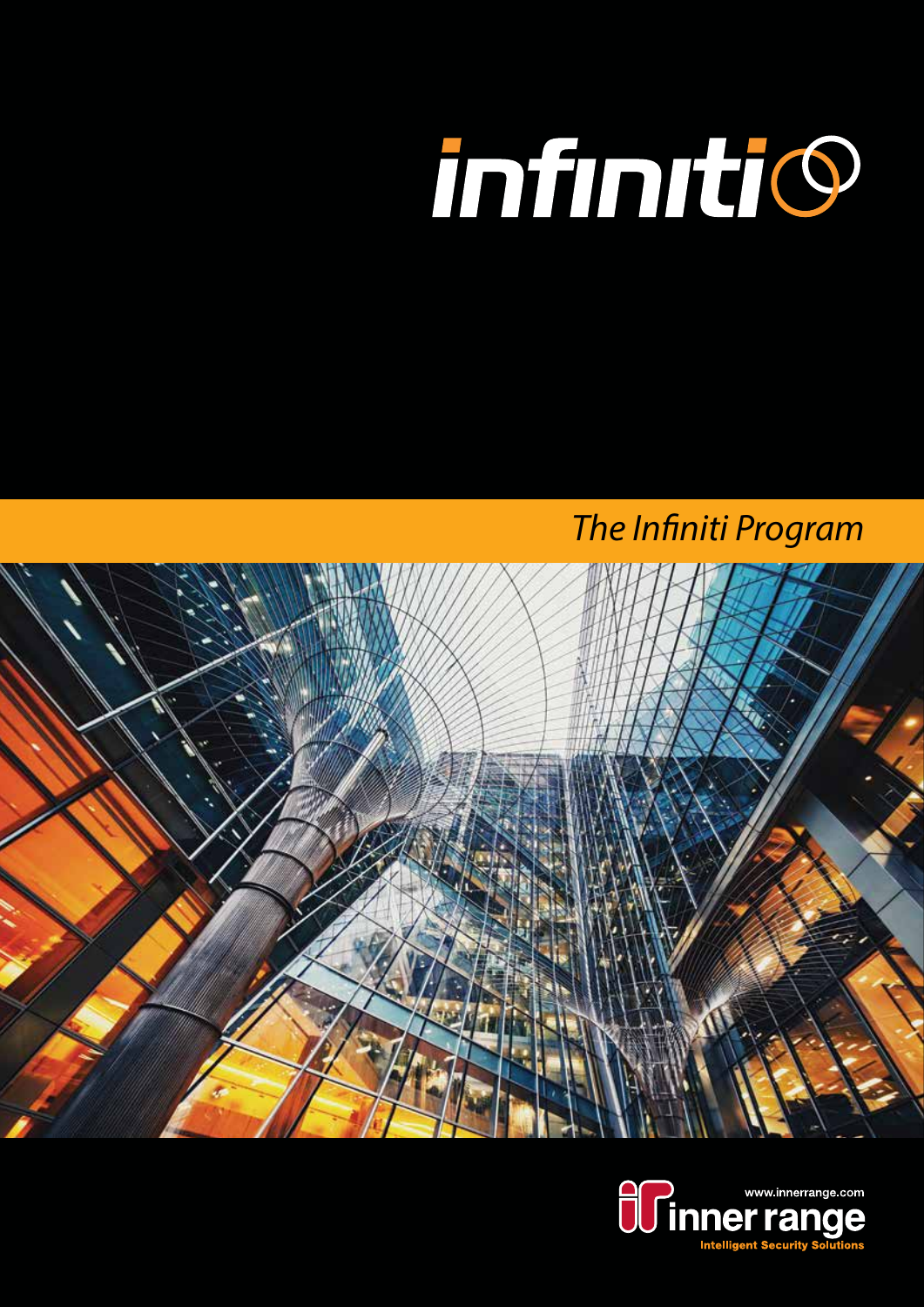The Infiniti Program is a product suite with complementary professional services and specialised support from Inner Range. Infiniti is largely an end-user driven solution. The Program was developed to meet specific market demands and is built upon Inner Range's highly-successful Integriti platform. The Infiniti program and product range is reserved for high security, major projects in government and large institutions who require close engagement with the manufacturer and access to an array of high quality, certified security integrators. The close collaboration between the manufacturer, consultant, security integrator and end-user ensures that the solution provided is designed and purpose built to meet the specific demands of the project.

High security projects where the specification requires the security solution to comply with the highest risk profile classification under the AS2201.1 Class 5 standard.

#### **The Infiniti Program includes both:**

#### • **Infiniti Enterprise Access**

Major integrated access and security projects where Infiniti is deployed as the Security Management System (SMS).

#### • **Infiniti Class 5 Security Solution**

#### **Benefits to the End-User**

Through the Infiniti Program, Inner Range assists with the design, engineering, support and professional services on major and high-security projects. Collaborating with the consultant, end-user and security integrator, Inner Range plays a key role to help ensure the Infiniti system architecture and functional design meet the needs of the end-user and fully complies with the specification requirements. Inner Range specialists may be called upon to contribute a wealth of industry knowledge and technical guidance across all stages of the project including: • System Specification

- System Architecture and Design
- Deployment and Migration Planning
- Integration to other services such as CCTV, Lift Systems, HR/Payroll/IT Systems and Building Management Systems and more
- Server Specifications
- High Availability Solutions
- Database Integration
- System Auditing
- After Sale Professional Services and Support

#### **Reduced Costs & Reduced Risks**

Simply put, Infiniti is designed as a quality assurance solution to assist end-users in obtaining the highest standard of security installation, operation, on-going service and risk mitigation. In concert with a licensed security and risk advisor, Infiniti fundamentally assists the end-user in addressing their risk profile through appropriate and proportionate security deployments. A purpose built Infiniti solution is designed to align with corporate operational processes and risk treatment plans providing additional transparency to current and future security risks. A deeply considered, professionally designed and fit for purpose security solution provides the infrastructure for negotiating reduced insurance premiums as well as dramatically reducing operating expenditure by automatically managing the perceived risks.

#### **Benefits to the Security Integrator**

Projects may be considered for the Infiniti Program when proposed by the security integrator, requested by the end-user or in collaboration with the consultant and Inner Range. As a guideline, the opportunity must reach the minimum Infiniti benchmark of 200 access control doors or a high-security Class 5 deployment where a commercial procurement and technical solution are required, rather than simply a product.

Inner Range commits significant time and resources to developing the Infiniti solution with end-users and consultants, and as a result, Inner Range generates bona fide project opportunities for security integrators aligned with the Infiniti program. Security integrators can expect to receive the following benefits through the Infiniti Program:

- Qualified project opportunities.
- A close relationship with the manufacturer for system design and other professional services.
- Dedicated enterprise-level sales staff from Inner Range and its distributor.
- Aggressive project pricing.
- Priority queueing when contacting technical support.
- Dedicated enterprise-level technical support staff.
- Easier stock management, order tracking and flexible delivery options.

# infiniti©

## *Benefits of the Infiniti Program*







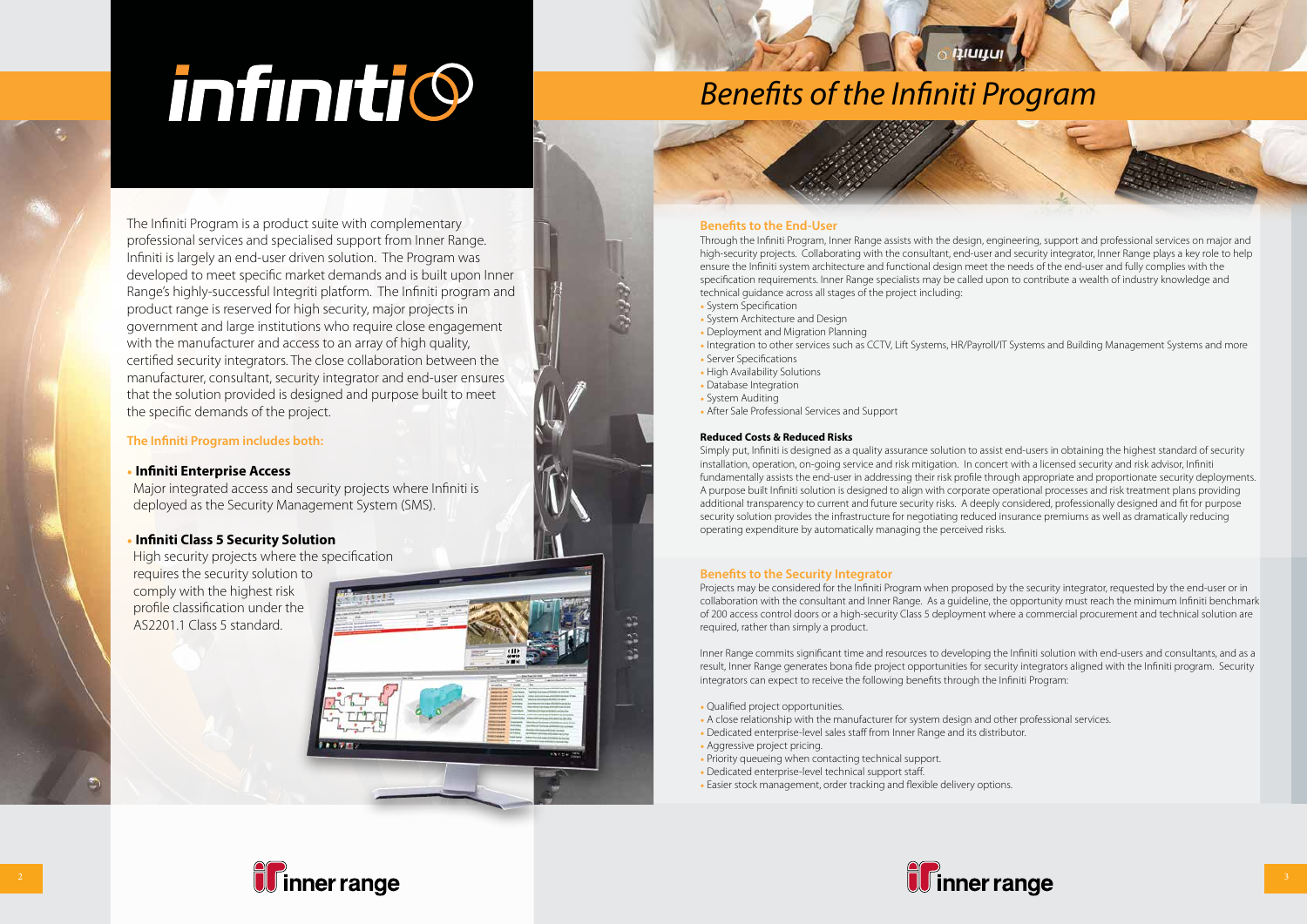#### **Infiniti vs Integriti**

Infiniti is almost identical to Integriti both in feature set and cost. The key differentiation are the prerequisites in how security installers may gain access to Infiniti. Where security installers can access Integriti after passing INTEGRATED SOLUTIONS the Integriti basic training course, a security integrator can only access Infiniti after significant technical and project delivery milestones have been met and verified by Inner Range, as detailed in the evaluation criteria.



#### **Infiniti is Non-Proprietary**

Infiniti is NOT a dealer network or channel partner program – there are no "Infiniti dealers" in the strict use of the term. Rather, there are security integrators that may have access to Infiniti products for a specific project. In addition, there is no set number of security integrators that can access Infiniti products. For this reason, any security installer may apply for access to Infiniti; access will be granted after passing the formal application process with supporting evidence of their technical and project delivery capacity. Moreover, the end-user always maintains the freedom of choice when appointing their desired security integrator and a newly proposed security integrator will be given access to Infiniti when all Infiniti prerequisites have been met.

Infiniti is not a proprietary system – Infiniti includes open integration protocols and can utilise the vast number of existing high-level integrations supported by Integriti.

#### **Evaluation Criteria**

Access to Infiniti is only provided to high achieving security integration companies with the technical expertise to undertake projects of significant magnitude and/or complexity. Inner Range evaluates new and existing security integration candidates on a variety of factors including their ability to service the high-end access control, integrated security solutions and high-security market segments.

Any security installer may apply for access to Infiniti but the security installer should be fully aware of Inner Range's evaluation criteria and prerequisites before submitting their application.

#### To gain access to Infiniti, the security installer must:

Security installers that are not successful in their Infiniti application will be provided feedback as to why their application has been denied and are welcome to apply at a later time. Security installers may submit an enquiry or their Infiniti application to infiniti@innerrange.com Applications are evaluated by a panel of senior management from Inner Range.







### *The Infiniti Program*

#### **Continual Assessment**

The Infiniti Program provides peace of mind to end-users in the knowledge that Inner Range continually evaluates new and existing security integrators. For this reason, it is important to note that security integrators must register their interest for each new Infiniti project. Access to Infiniti will only be provided on a per project basis and security integrators must not assume carte blanche access to Infiniti will be provided, regardless of any past Infiniti installation.

#### **Distributors Involvement**

As a manufacturer initiative, the Infiniti Program is solely led by Inner Range. The distributor does not play an active role in the evaluation of Infiniti applications. Like Integriti, Inner Range does not sell Infiniti products direct and the security integrator still purchases Infiniti products through the distributor. Infiniti stock is largely built to order and the Infiniti Program facilitates easier stock management and order tracking.

#### **Infiniti Code of Conduct - December 2018**

- 1. Access to Infiniti products is granted by Inner Range at its sole discretion and, as such, the security integrator's access may be withdrawn by Inner Range at any time in writing for any breach of this Code of Conduct.
- 2. A security integrator's access to Infiniti products is continually assessed on a per-site or per-customer basis. Installation of Infiniti for one site or customer does not automatically grant the right to access Infiniti for other sites or customers. Security integrators must communicate to the manufacturer about their desire to use Infiniti before presuming its use will be approved for a new installation.
- 3. Security integrators must remain active within the high-end access control market and provide evidence of customer satisfaction in delivering integrated solutions with the Infiniti platform.
- 4. In cases where the security integrator has discretion as to which product is used, the security integrator must promote the Infiniti system as their preferred high-end integrated access and security system.
- 5. The security integrator must present to our markets and customers, truthful, reliable and responsible practices and standards, conveying the highest level of professionalism and business ethics.
- 6. The security integrator must faithfully represent the manufacturer's products, specifications and capabilities.
- 7. The security integrator must maintain a contingent of technical staff who are highly trained in the Inner Range Integriti product range. As one of the prerequisites to gaining access to Infiniti, the security integrator must employ at least one certified Integriti Advanced and one certified Integriti Basic technician in the state where the work will be conducted. The onus is on the security integrator to inform Inner Range should the security integrator lose an Integriti certified technician. In addition, the security integrator must replace the certification.
- 8. The security integrator must ensure that the conduct, behaviour and ethical standards contained within this Code of Conduct are communicated and practiced by its employees, contractors and agents.
- 9. Should an end-user request a specific security installer be granted access to Infiniti where that installer currently does not have such access, that request must be made in writing and sent to an Inner Range sales representative. Inner Range reserves the right to further communicate directly with the end-user to discuss the request. Such a request does not automatically grant the security installer access to Infiniti and Inner Range may deny the request until the newly proposed security installer has met the Infiniti prerequisites.
- 10. The above Code of Conduct strives to deliver quality enterprise access and security solutions to Inner Range customers. The demand for continued improvement may mean that this Code of Conduct is amended from time to time in consultation with security integrators, end-users or consultants.

certified technician with a new employee that holds the same or higher certification, or train an existing technician to the same or higher



|     | Agree to and sign the Infiniti Code of Conduct, maintaining the highest installation quality and ethical standards.                                                                                                                                                                                                                                                                                                    |  |
|-----|------------------------------------------------------------------------------------------------------------------------------------------------------------------------------------------------------------------------------------------------------------------------------------------------------------------------------------------------------------------------------------------------------------------------|--|
| 2.  | Be able to demonstrate that Inner Range products are their preferred product of choice and subsequently have an excellent<br>understanding of the Integriti system.                                                                                                                                                                                                                                                    |  |
| 3.  | Provide a list of large successful Integriti installations.                                                                                                                                                                                                                                                                                                                                                            |  |
| 4.  | Have purchased at least \$200,000 of Inner Range products in the previous 12 months (underscoring items 2 and 3 above).                                                                                                                                                                                                                                                                                                |  |
| 5.  | Maintain a minimum of one certified Integriti Advanced and one certified Integriti Basic technician in the state where the<br>work will be conducted. The certifications must belong to the primary security integrator (certifications from<br>sub-contractors will not be considered).                                                                                                                               |  |
| 6.  | Provide evidence of their ability to service the high-end access control, integrated security solutions and high-security<br>market segments. Security integrators must have a track record of delivering technically demanding security solutions in<br>excess of \$500,000 total cost whilst maintaining the highest levels of customer satisfaction in both system functionality<br>and overall project management. |  |
| 7.  | Have excellent I.T. capabilities (deployment of converged networks, virtual and redundant servers etc).                                                                                                                                                                                                                                                                                                                |  |
| 8.  | Offer a 24x7x365 support service to end-users.                                                                                                                                                                                                                                                                                                                                                                         |  |
| 9.  | Provide at least three end-user character references for Inner Range to contact.                                                                                                                                                                                                                                                                                                                                       |  |
| 10. | Understand and agree to Inner Range inspecting the Infiniti installation during and post completion.                                                                                                                                                                                                                                                                                                                   |  |
|     |                                                                                                                                                                                                                                                                                                                                                                                                                        |  |